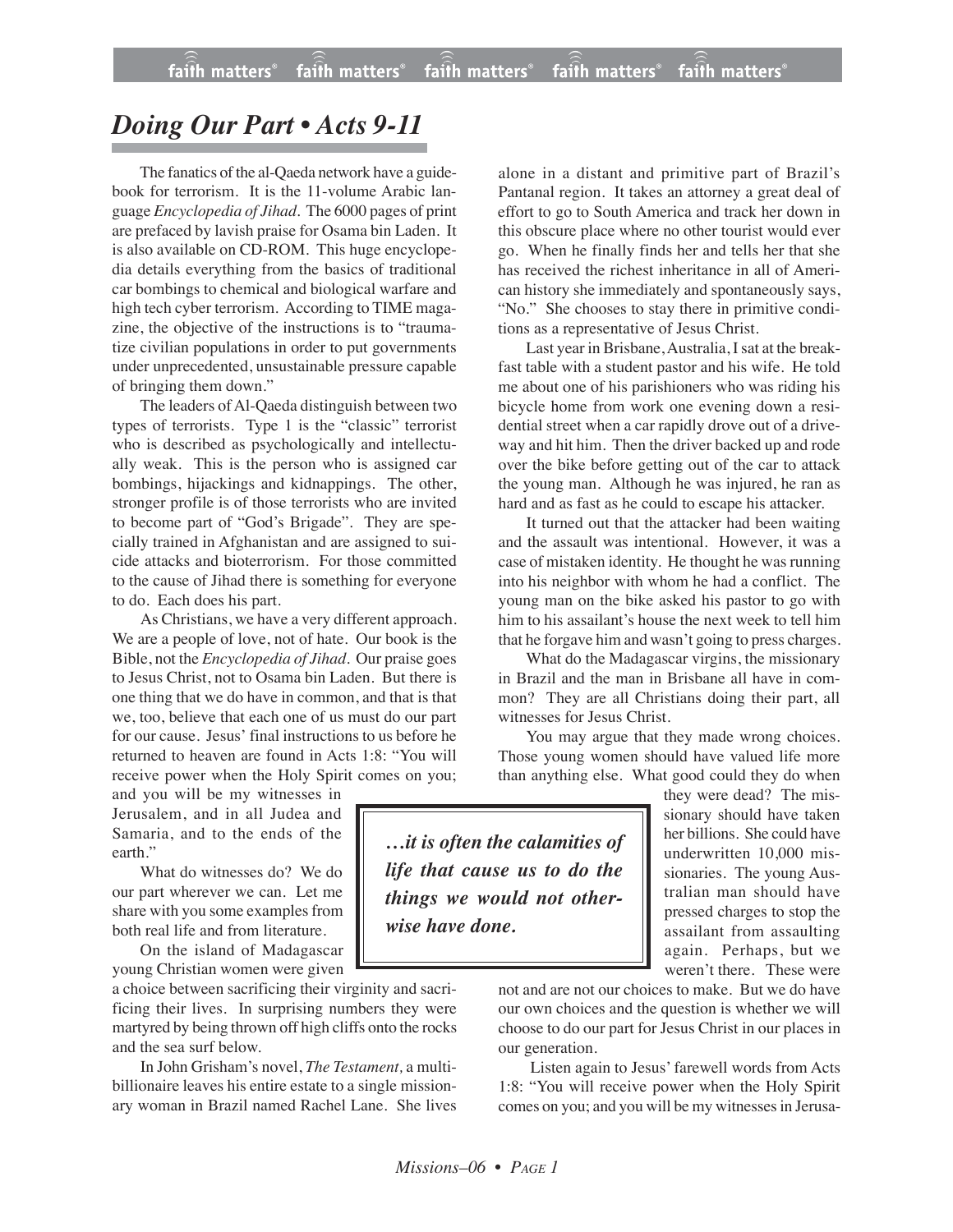lem, and in all Judea and Samaria, and to the ends of the earth."

Jesus came from heaven for them. He died on the cross for them. He rose from the dead for them. He gave to them the power of God through the Holy Spirit. And then he asked them to do one thing—to tell other people. Most didn't do it. They just went on with life in Jerusalem pretty much as life had always been.

Then came a day of great calamity for the Christians. One of their most promising young leaders, Stephen, was murdered by an angry mob. On the day of his death, persecution spread all over the city of Jerusalem and the Christians were forced out. It was a terrible day for them. They lost their homes and their families and their jobs. It's interesting, but in an irony of numbers, Acts 1:8 says that they were to be witnesses to Jerusalem and Judea and Samaria and to the ends of the earth and Acts 8:1 says that they finally did it when calamity struck and they were forced out of their homes to the places where God had asked them to go in the first place.

There is a point here that we must not miss. The point is that it is often the calamities of life that cause us to do the things we would not otherwise have done. For the Jerusalem Christians it was a day when persecution began. For us it may be the day that terrorism struck America. This is not to say that something terribly bad is actually wonderfully good. It is to say that something terribly bad can lead us to do that which is wonderfully good.

I believe that much has changed since September 11, 2001. There is a spiritual openness in America did not exist on September 10<sup>th</sup>. There is a fresh new concern for the rest of the world. There is a growing awareness of the differences between Christianity and Islam. There is a great new opportunity for us to do our part in reaching our generation for Jesus Christ.

The New Testament book of Acts is the history of what those first Christians did and what happened in the church of Jesus Christ. Following the calamity of persecution in Acts 8 there are three stories I would like to share with you.

Story Number One is about a key leader of the persecution against Christians. His name was Saul. In Acts 9:1-2 we read:

> Meanwhile, Saul was still breathing out murderous threats against the Lord's disciples. He went to the high priest and asked him for letters to the synagogue in Damascus, so that if he found any there who belonged to the Way, whether men or women, he might take them

as prisoners to Jerusalem.

Saul was "Christian Enemy Number One". He hated Christians. He persecuted Christians. He arrested Christians. And he murdered Christians. To my knowledge, there is not a single hint anywhere in the New Testament or anywhere in first century history that any Christians ever prayed that Saul would become a Christian. That was unimaginable to them.

To those Christians, Saul was the Osama bin Laden of his generation. Not in anyone's wildest imagination would he ever become a follower of Jesus and become a leader of the Christian church. What do you consider to be the odds that sometime within the next year Osama bin Laden will become a Christian? It is so implausible that none of us would ever even think to pray for such a thing to happen.

Then Saul met Jesus. It was a dramatic and traumatic event. Saul was walking down the highway to Damascus and this bright light flashed around him and a voice spoke out loud to him. Jesus talked directly to him and Saul immediately believed and was converted.

It was amazing! Not only did Saul become a Christian, but he also became a missionary. Or at least he wanted to become a missionary, but most Christians didn't believe him. Saul believed in Jesus, but the Christians didn't believe Saul. It was too farfetched. It seemed like a trick. It was more than they could imagine or accept. But fortunately, there were a few who believed that God could perform this great a miracle, and they welcomed Saul.

There is a powerful line in Acts 9:15 of this story. It's a quote from Jesus himself saying, "This man is my chosen instrument to carry my name before the Gentiles and their kings and before the people of Israel." God had chosen him. God changed his name from Saul to Paul. The murderer became a missionary. He took the gospel out of Asia into Europe. He became the author of many of the books of the New Testament. Our capitol city in Minnesota is even named after him.

What does all this tell us? It tells me that God transforms and uses people with a past. God overcomes criminal records and other negative "baggage". God uses some of the most unlikely people in some of the most magnificent ways!

And therein is encouragement for us all that God can use us! What do you think God would like to do with your life? Let's not worry about what you have done; let's think about what you could do. Let's not focus on what you have been; let's concentrate on what you could be. Maybe you have thought of yourself as an unlikely candidate to make a difference for Jesus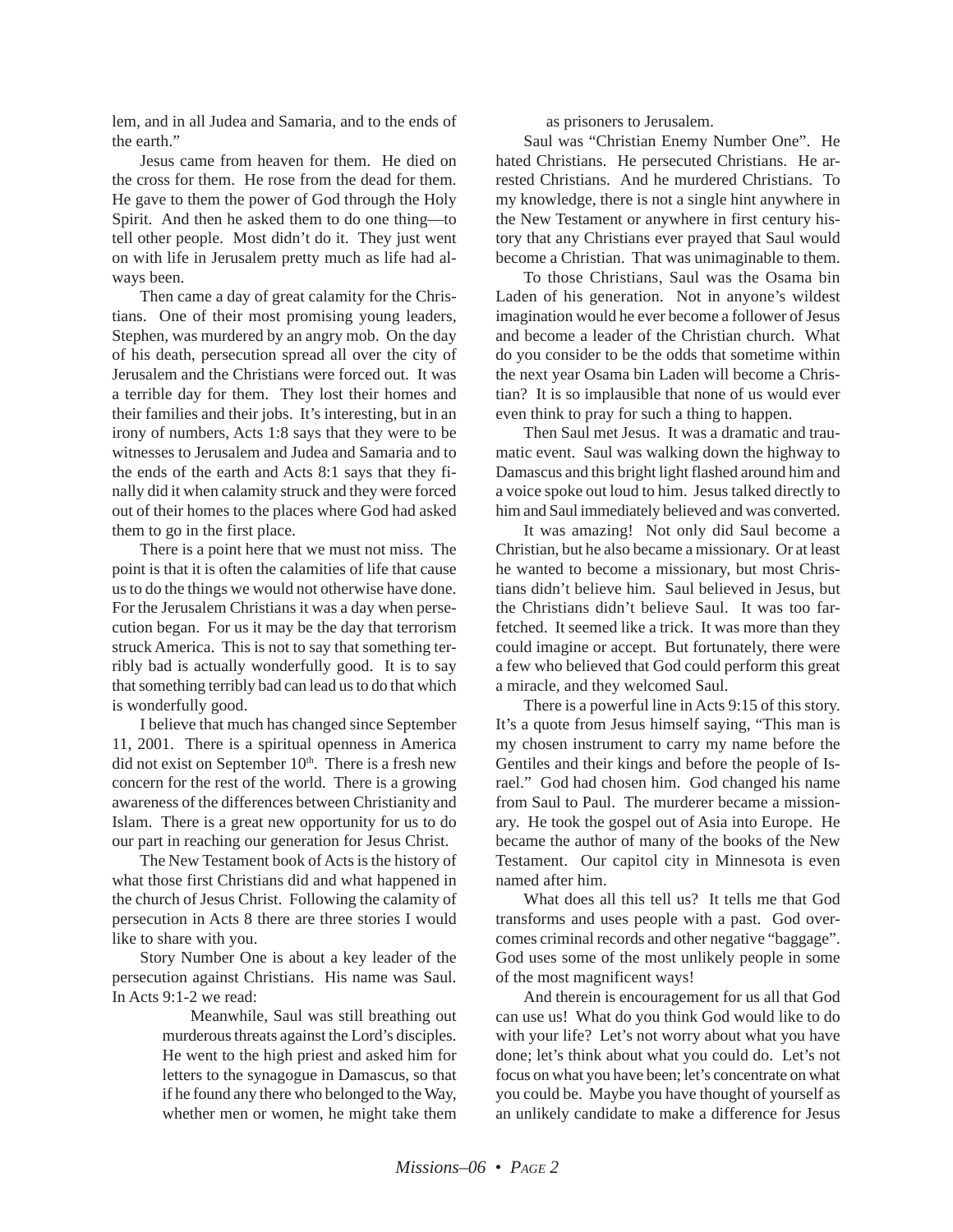Christ because you have a criminal record, because you are too old, because you have too many debts, because you have a weak education, because you have a medical history, because . . . please stop! Simply ask God what he wants to do with you. What is your part for Jesus Christ?

Story Number Two comes from the other side of the persecution. It is the story of Peter. Peter belonged to an underground political movement. They called themselves "Zealots"; today we would call them terrorists. Zealots were fanatics. Zealots were profoundly religious Jews. They were fundamentalists. Zealots were fiercely anti-Gentile. They were especially opposed to Romans in general and Roman soldiers in particular. Every Zealot carried a dagger and

swore to kill any Roman at every opportunity. They committed that if they came across a Roman soldier who was wounded along the side of the highway they would not assist him. And if ever they came across a Gentile woman who was in childbirth, they would

not help her in any way in the hope that she would die and that would be two less Gentiles in the world. They were a terrorist movement that was determined to rid the Holy Land of the pagans who had infiltrated and taken over their territory. But because they didn't have an army to fight a traditional war, the Zealots went underground. They used terrorist tactics in order to accomplish their purposes. And all of this is extremely well documented in the history of the first century era in the land of Palestine.

Peter was a Zealot, and in Acts 10 God told this Zealot to go to a Roman officer named Cornelius. Peter was flabbergasted. He was cautious. This was contrary to everything he had ever believed. So he ignored what God said. God had to tell him three times before he got the message. When he reluctantly obeyed, he went to the home of Cornelius and asked, "Yeah, what do you want?" He wasn't going to volunteer any information at all. Peter didn't want to be there. He didn't like what Romans looked like, the way they ate, their lifestyle, their language, politics or anything else. It was a very difficult thing for him to enter the home of a Roman and speak to a Roman officer. But he did it because Jesus sent him.

And God did an amazing miracle. Cornelius and everyone in his house became believers in Jesus Christ. They were powerfully converted and baptized and Peter faced this huge dilemma. Suddenly he had to choose between hating them as Roman enemies and loving them as fellow Christians. He made a courageous decision. He decided to love them even though they looked the same as before, ate food he considered unclean and did not fit his model of what a Christian was supposed to be like.

When Peter went home to the Jerusalem church he was severely criticized for his association with the Romans. Peter courageously spoke in defense of the Roman believers. He became their advocate. He explained that God loved all people. He changed his views.

It is a hard choice to love those against whom we have personal prejudice. I wondered countless times what would be the attitude of American Christians

> toward Muslims in the wake of what happened on September 11. I wondered if we would get caught up in prejudice and bigotry and hatred. And I specifically wondered if churches across America would begin to cut back on sending and supporting missionaries to reach Muslims with the love of

Jesus Christ. I don't see that. I hope we will be biblical. I hope we will be like Peter. I hope we will move from caution and prejudice to courage and proclamation. I hope we will do our part to courageously love Muslims and others in the name of Jesus Christ.

Story Number Three is not about an individual; it's about a church. It's about the church of Antioch. We find this story in Acts 11:19-21:

> Now those who had been scattered by the persecution in connection with Stephen traveled as far as Phoenicia, Cyprus and Antioch, telling the message only to Jews. Some of them, however, men from Cyprus and Cyrene, went to Antioch and began to speak to Greeks also, telling them the good news about the Lord Jesus. The Lord's hand was with them, and a great number of people believed and turned to the Lord.

You may think this is just a routine line from history, but actually it was quite amazing. These Christians were persecuted and scattered. They lost their homes, their jobs, their families and their security. They lost most of the things we consider valuable and important. You would think that in the midst of that they would draw inward and would be reluctant to be faithful to Jesus Christ. And you would certainly think that they would be reluctant to try to persuade anybody else to become a Christian. But instead they not

*God uses some of the most unlikely people in some of the most magnificent ways!*